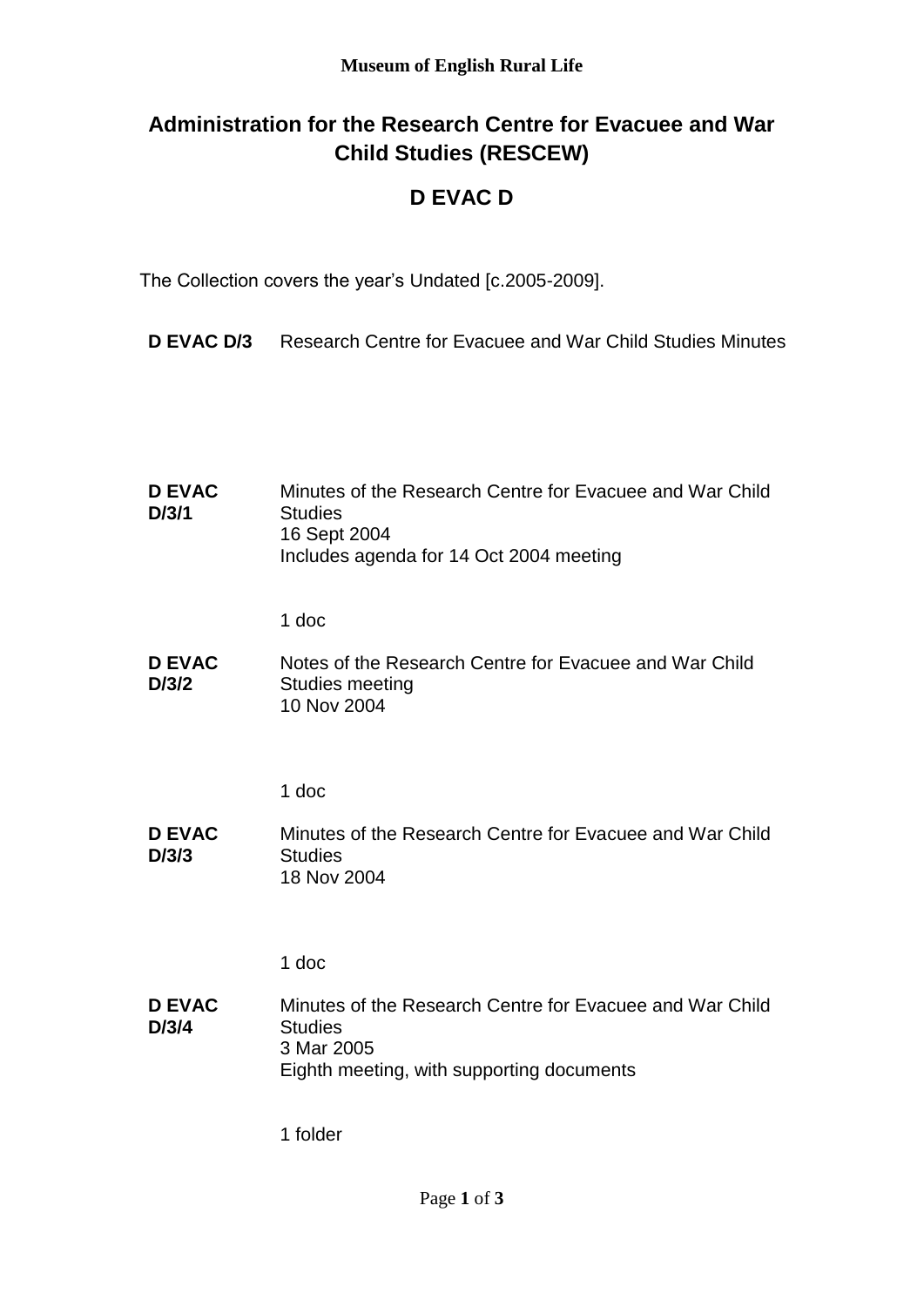#### **Museum of English Rural Life**

**D EVAC D/3/5** Minutes of the Research Centre for Evacuee and War Child **Studies** 21 Apr 2005

1 doc

**D EVAC D/3/6** Agenda of the Research Centre for Evacuee and War Child **Studies** 11 Nov 2004

1 doc

#### **D EVAC D/3/7** Agenda of the Research Centre for Evacuee and War Child **Studies** 20 Jan 2005

1 doc

### **D EVAC D/4** Research Centre for Evacuee and War Child Studies Staffing

**D EVAC D/4/1** Job description for Research and Administrative Assistant c. 2004

1 folder

**D EVAC D/7** Folder of copies press cuttings on the work of the Research Centre for Evacuee and War Child Studies 2005

1 folder

**D EVAC D/8** Research